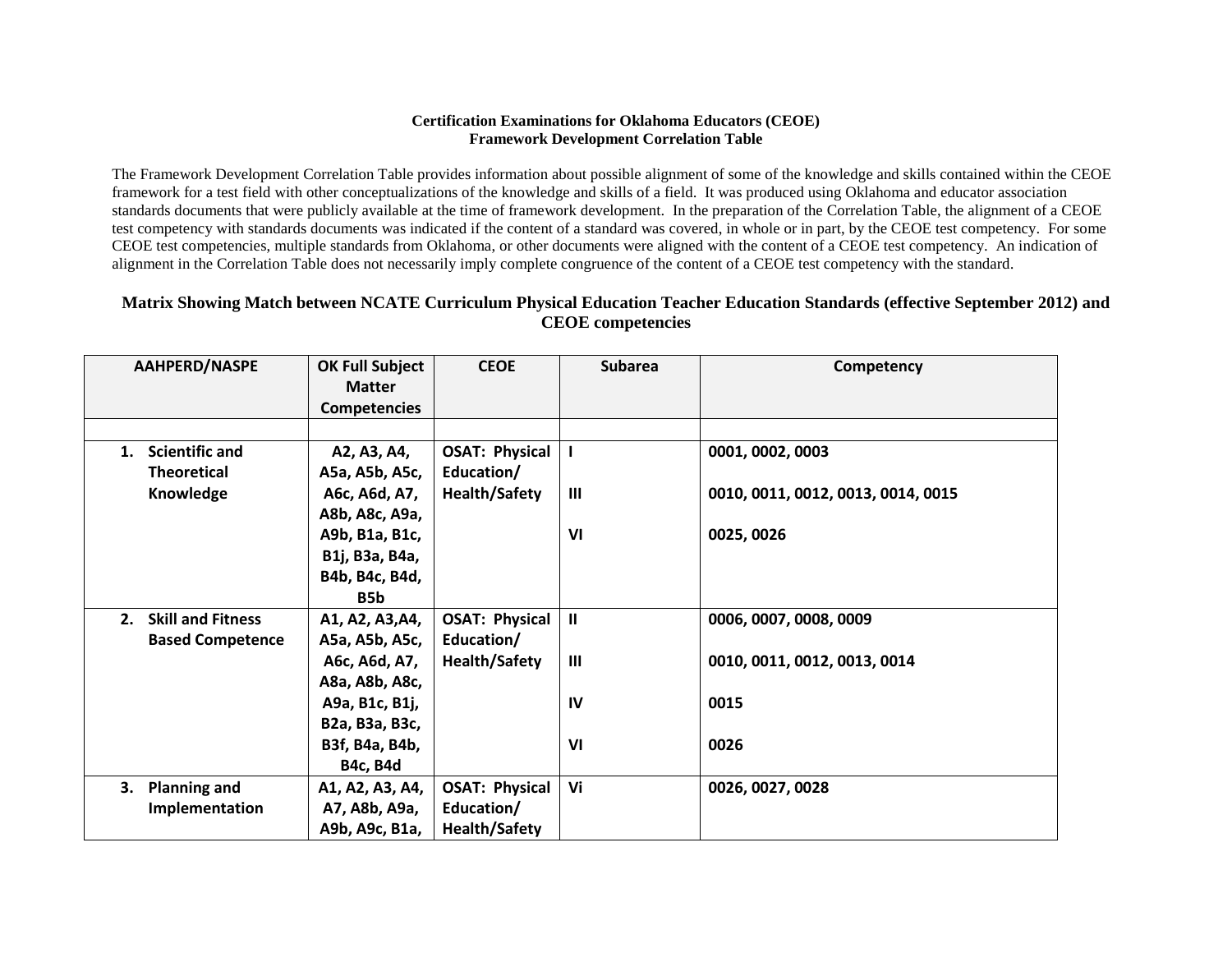|    |                      | B1b, B1d, B1f,  |                       |                |                        |
|----|----------------------|-----------------|-----------------------|----------------|------------------------|
|    |                      | B1g, B1h, B1i,  |                       |                |                        |
|    |                      | B1j, B2a, B3a,  |                       |                |                        |
|    |                      | B3b, B3c, B3d,  |                       |                |                        |
|    |                      | B3f, B4a, B4b,  |                       |                |                        |
|    |                      | B4c, B4d, B5b   |                       |                |                        |
| 4. | Instructional        | A1, A2, A3, A4, | <b>OSAT: Physical</b> | $\mathbf{H}$   | 0006                   |
|    | Delivery and         | A6a, A6b, A6c,  | Education/            |                |                        |
|    | Management           | A7, A8b, A8c,   | <b>Health/Safety</b>  | $\mathbf{III}$ | 0013, 0014             |
|    |                      | A9a, A9b, B1a,  |                       |                |                        |
|    |                      | B1c, B1j,       |                       | VI             | 0025, 0026             |
|    |                      | B3b, B3c, B3f,  |                       |                |                        |
|    |                      | B4a, B4b, B4c,  |                       |                |                        |
|    |                      | B5b             |                       |                |                        |
|    | 5. Impact on Student | A1, A2, A3, A4, | <b>OSAT: Physical</b> | VI             | 0025, 0027             |
|    | Learning             | A7, A9a, A9b,   | Education/            |                |                        |
|    |                      | B1a, B3a, B3b,  | <b>Health/Safety</b>  |                |                        |
|    |                      | <b>B5a, B5b</b> |                       |                |                        |
| 6. | Professionalism      | A1, A2, A3, A4, | <b>OSAT: Physical</b> | VI             | 0025, 0026, 0027, 0028 |
|    |                      | A7, A8b, A9a,   | Education/            |                |                        |
|    |                      | A9b, A9c, B1a,  | <b>Health/Safety</b>  |                |                        |
|    |                      | B1b, B1d, B1f,  |                       |                |                        |
|    |                      | B1g, B1h, B1i,  |                       |                |                        |
|    |                      | B1j, B2a, B3a,  |                       |                |                        |
|    |                      | B3c, B3b, B3d,  |                       |                |                        |
|    |                      | B3f, B4a, B4b,  |                       |                |                        |
|    |                      | B4c, B4d, B5b   |                       |                |                        |

# **OSAT: Physical Education/Health/Safety**

# **Subareas: I – Healthy Growth, Development and Relationships**

0001 Demonstrate knowledge of th stages and characteristics of human growth and Development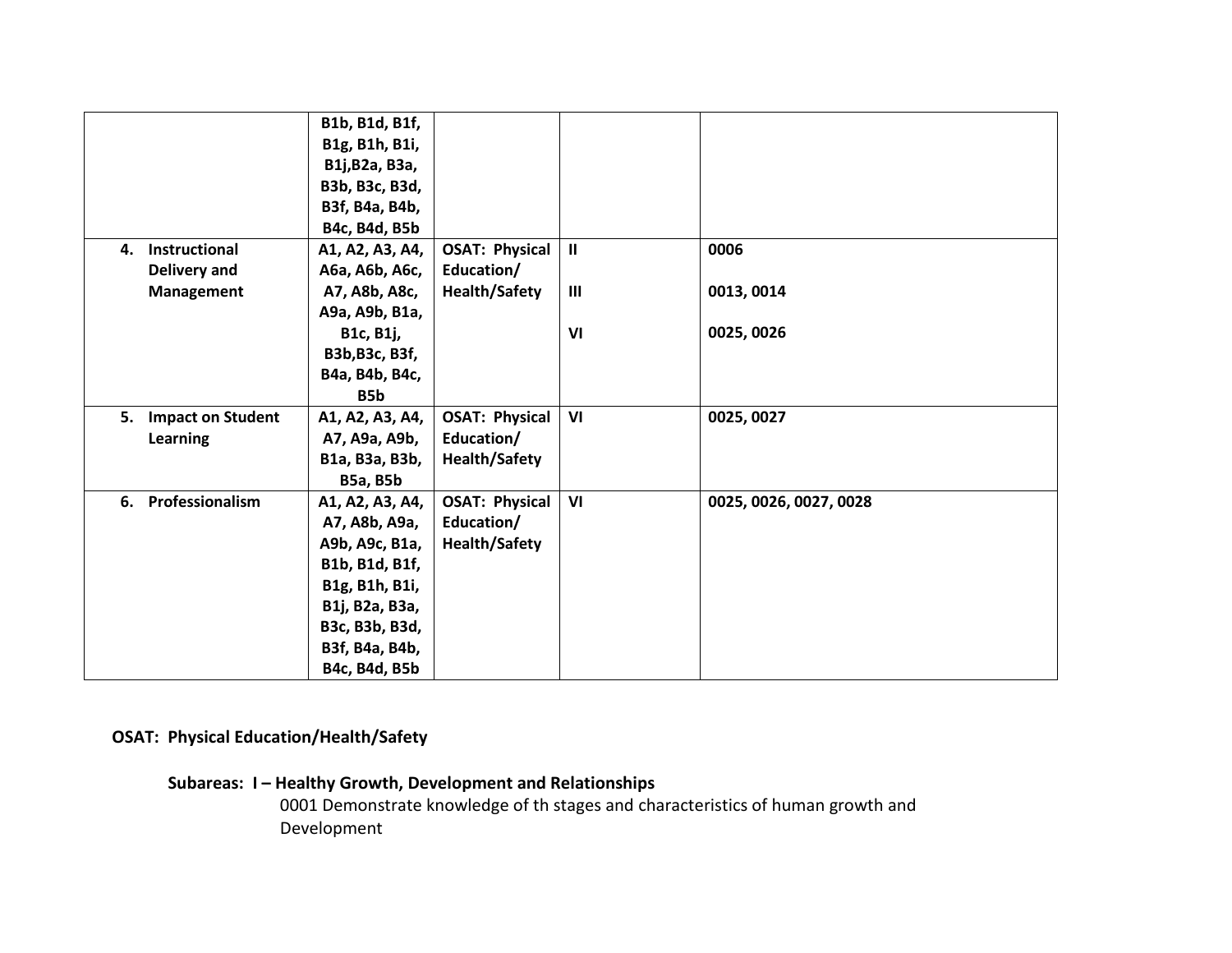0002 Apply knowledge o the structures, functions, and interactions of human body systems 0003 Analyze the importance of proper nutrition for maintaining and enhancing personal health

0004 Apply knowledge of concepts, principles, and strategies for maintaining mental and emotional health

0005 Apply knowledge of strategies an skills that support healthy communication and healthy interpersonal, social, and family relationships

#### **II – Health-Related Physical Fitness**

0006 Analyze principles and components of health-related physical fitness 0007 Apply knowledge of principles, procedures, and activities for developing cardiovascular fitness

008 Apply knowledge of principles, procedures, and activities for promoting health-related muscular strength, endurance, an flexibility

0009 apply knowledge of principles, strategies, and procedures for developing personal fitness and/or weight management plans

#### **III – Motor Skills and Movement Activities**

0010 Apply knowledge of principles and characteristics of motor development 0011 Apply knowledge of movement concepts and principles related to the development of rhythmic skills, locomotor movement, nonlocomotor movement, and manipulative skills 0012 Analyze principles and concepts of biomechanics and their applications to movement activities 0013 Apply knowledge of techniques, skills, activities, and safety practices for traditional and nontraditional team activities and sports

0014 Apply knowledge of techniques, skills, activities, and safety practices for individual, lifetime, and recreational activities an sports

### **IV – Safe Living and Risk Reduction**

0015 Analyze the nature, control, and prevention of illness and disease 0016 Apply knowledge of methods and techniques for enhancing safety, responding to emergencies, and providing first aid